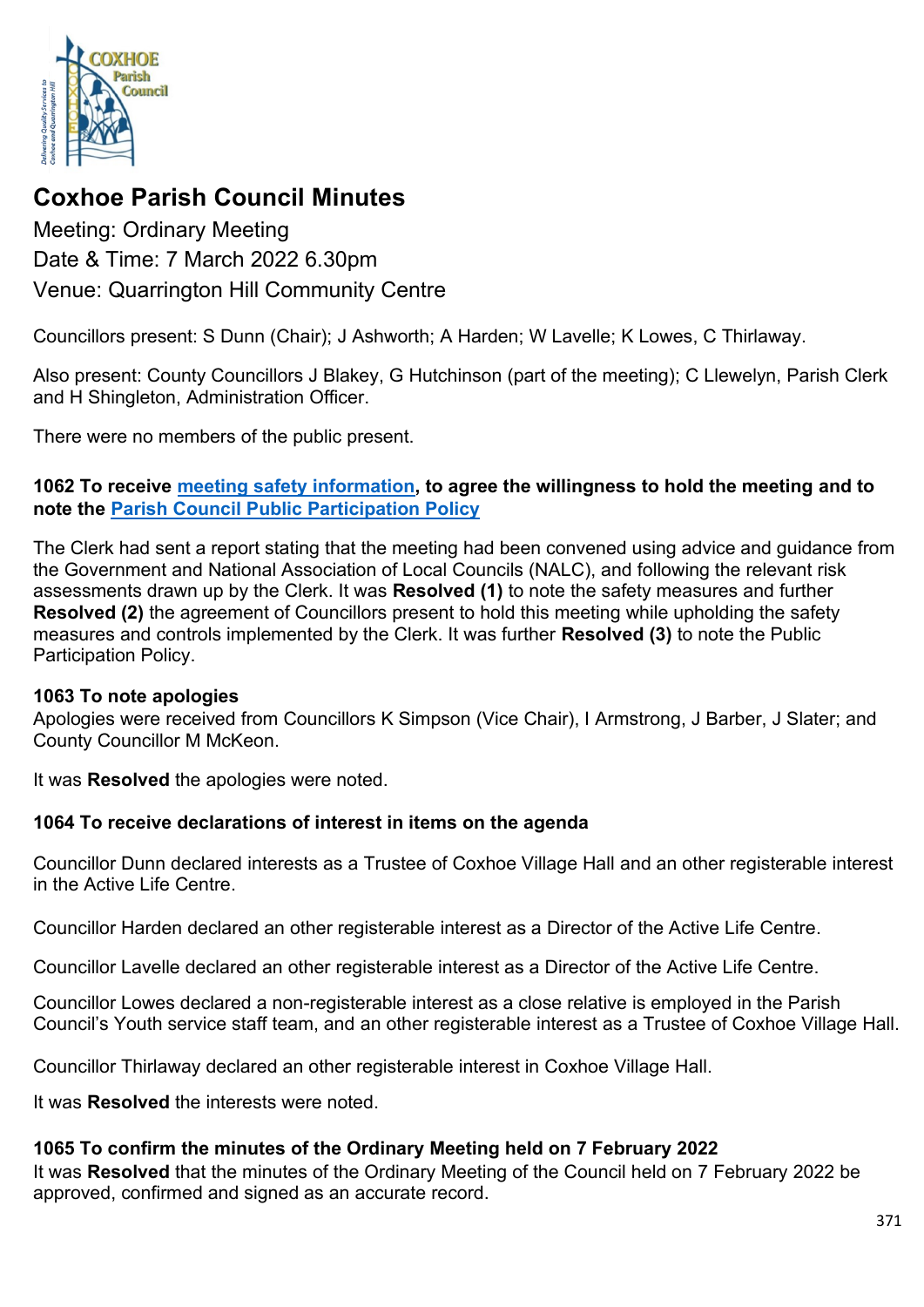## **1066 Public Participation**

No matters were raised.

## **1067 To receive the County Councillors' Update**

The County Councillors gave updates which included:

- Quarrington Hill Churchyard
- Concerns raised for junction for new estate at Station Road, Coxhoe
- Complaints about mud on road at new estate at Bogma Hall Farm
- Issues raised about pot holes at Quarrington Hill
- New single person Children's Care Home in Coxhoe
- Believe Housing to carry out tidy up for trees affected by storm damage
- Drains have been cleaned
- Quarrington Hill Park issues with some items broken and to be fixed as soon as possible
- Browns Close, Coxhoe

Parish Councillors asked about the land behind Coxhoe village green near Petterson Dale. County Councillor Blakey said the Assets Team have confirmed that there has been no planning application received for this area and no application for disposal of this land.

It was **Resolved** the County Councillors' update was noted.

## **1068 To receive Councillors' reports of attendance at meetings and events on behalf of the Parish Council**

No reports.

## **1069 To review the structure of Committees and their Terms of Reference**

a) To agree Committee's structure and meetings, and dates until March 2023 The Clerk had recommended a new structure for Committees and proposed dates for Ordinary and Committee meetings. It was **Resolved (1)** that the Ordinary Meeting of the Council for April would be held on Monday 28 March 2022 at Quarrington Hill Community Centre. It was further **Resolved (2)** that the structures of the Committees and the dates and times of the meetings as recommended were approved.

b) To agree Terms of Reference for all Parish Council Committees

The Clerk had sent draft Terms of Reference for all Committees. It was **Resolved** that the Terms of Reference for all Parish Council Committees were approved.

#### **1070 To consider financial matters**

a) Finance Report, Bank Reconciliation and Payment Schedule

The Clerk had circulated a report with the agenda. The bank balances at 28 February 2022 were £32,675.44 in Unity Trust Bank, £75,524.33 in Nationwide and £0.00 on the credit card.

March

| No | Payee       | Description                                            | Amount   |
|----|-------------|--------------------------------------------------------|----------|
|    | Staff       | <b>Salaries</b>                                        | £4016.87 |
|    | <b>NEST</b> | <b>Employer &amp; Employees' Pension Contributions</b> | £220.77  |
|    | HMRC        | <b>Employer Liabilities</b>                            | £585.38  |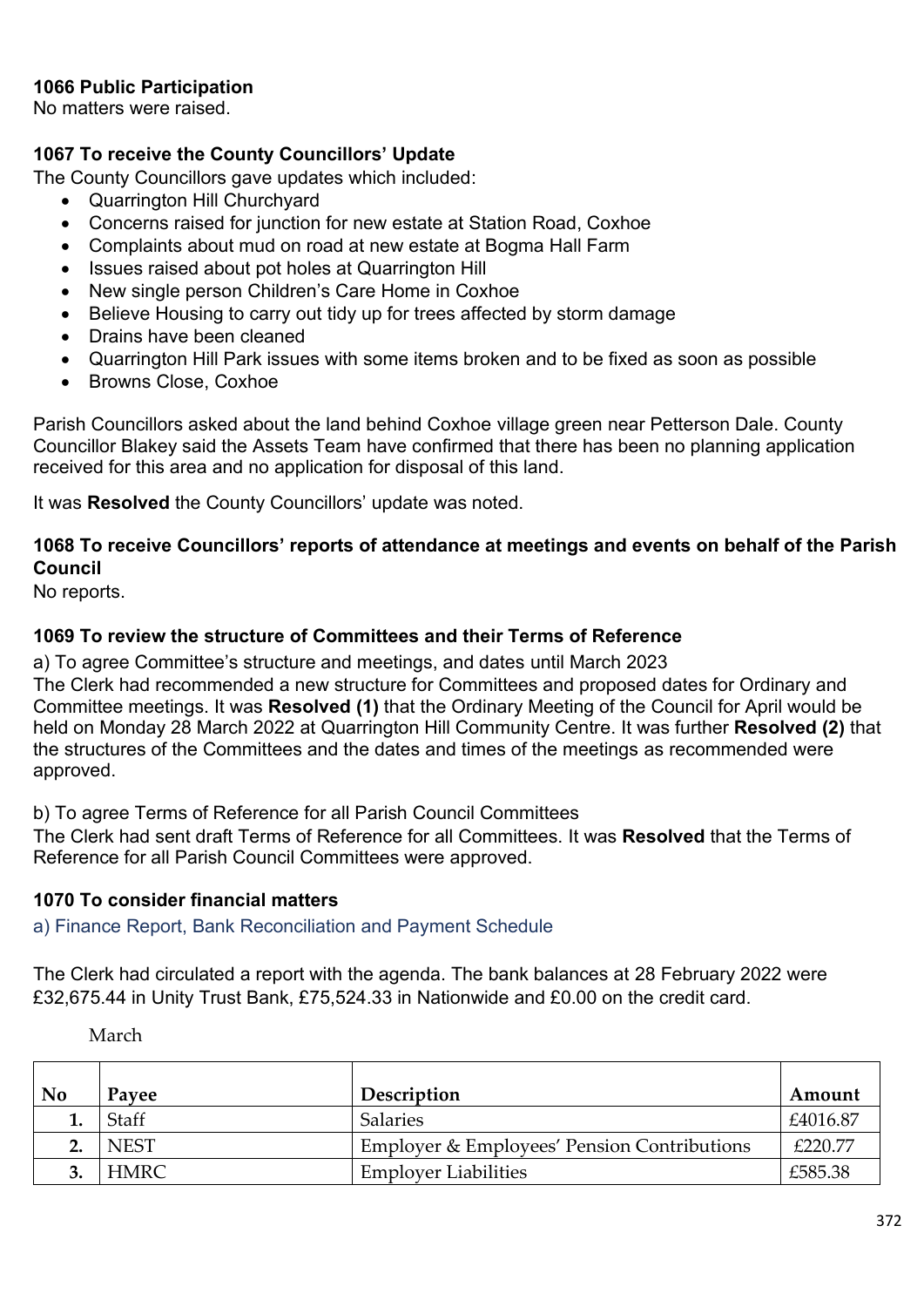| 4.  | <b>SE Landscaping</b>           | <b>Grounds Maintenance Contract</b>                     | £884.90   |
|-----|---------------------------------|---------------------------------------------------------|-----------|
| 5.  | <b>BT</b>                       | Landline & internet                                     | £52.92    |
| 6.  | <b>ITC</b>                      | Sophos Internet Security & One drive storage            | £10.80    |
| 7.  | Vodafone                        | 3 x Mobile Phones                                       | £51.69    |
| 8.  | <b>Scottish Power</b>           | Memorial Garden Lighting                                | £12.00    |
| 9.  | Information                     | Data Protection Renewal Fee                             | £35.00    |
|     | Commissioner's Office           |                                                         |           |
| 10. | <b>ITC</b>                      | Two Desk Monitors and sundries                          | £452.20   |
| 11. | Durham Police                   | Logo Development for Flag                               | £54.00    |
| 12. | Harrisons                       | Two Coxhoe Parish Council Flags                         | £136.16   |
| 13. | Youth Inspired Training NE      | First Aid Training Course Youth Staff Member            | £50.00    |
| 14. | County Durham                   | Allotments Training Course (Two places)                 | £60.00    |
|     | Association of Local            |                                                         |           |
|     | Councils                        |                                                         |           |
| 15. | <b>Sapphire Print Solutions</b> | Touchscreen with brackets and installation              | £3,430.92 |
| 16. | North East Regional             | <b>Advertising Youth Auxiliary Worker Post</b>          | £150.00   |
|     | Employers' Organisation         |                                                         |           |
|     | (NEREO)                         |                                                         |           |
| 17. | <b>Olivers Tree Services</b>    | Health & Safety Tree Surveys Various Areas              | £2,016.00 |
| 18. | <b>Total Business</b>           | Photocopier Usage<br>£19.63                             |           |
| 19. | <b>Align Property Partners</b>  | Valuation Report on Land at Cornforth Lane<br>£1,800.00 |           |
| 20. | Mackenzie Building              | Refurbishment and soundproofing of ceiling,             | £4,032    |
|     | Contractors Ltd                 | Parish Office                                           |           |
| 21. | <b>Imperative Training</b>      | Replacement Defibrillator Pad                           | £63.00    |
|     | (Defibshop)                     |                                                         |           |
| 22. | Seema News                      | Mobile Phone Top-up                                     | £10.00    |
| 23. | Microsoft                       | 365 Subscription                                        | £5.99     |
| 24. | Lloyds                          | Monthly Fee                                             | £3.00     |

The following urgent payments were presented:

| <b>Ref</b> | Payee              | Description                                   | Amount              |
|------------|--------------------|-----------------------------------------------|---------------------|
| A          | Safe and Sure      | Fire safety equipment for the sports pavilion | Up to $£200$        |
|            | Fire Safety        |                                               |                     |
| B          | Harrisons flags    | Ukraine flag for flagpole                     | No more than £65.00 |
|            | <b>British Red</b> | <b>Ukraine Appeal</b>                         | £500.00             |
|            | Cross              |                                               |                     |

# **b) Monies received (over £100 only)**

| Ref | Paver                 | Description                | Amount    |
|-----|-----------------------|----------------------------|-----------|
|     | <b>HMRC</b>           | VAT Claim                  | £2,687.83 |
|     | Durham County Council | Parish Paths Grant Payment | £480.00   |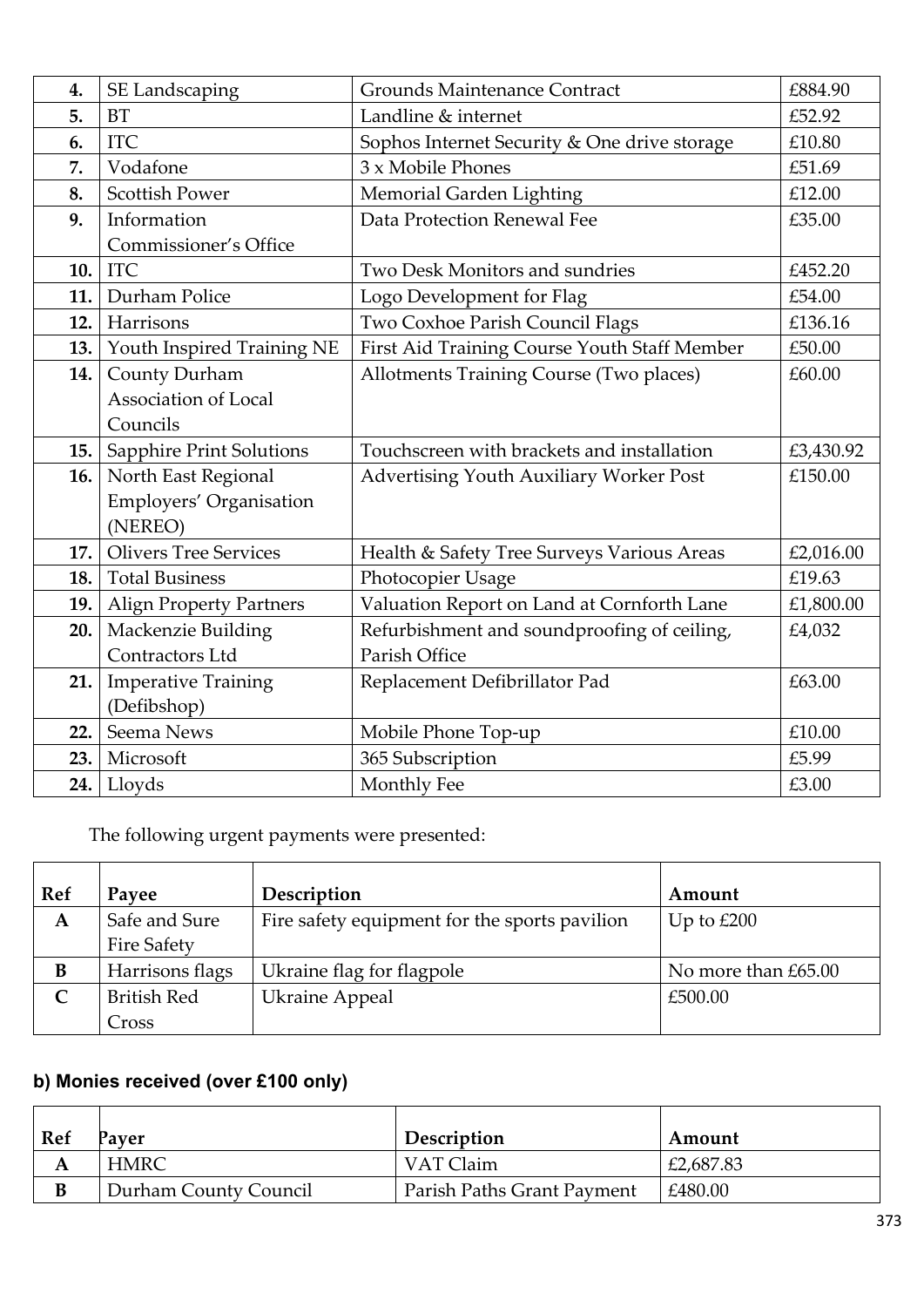|  | $\vert$ Coxhoe Village Hall Association $\vert$ Repayment of Annual Grant $\vert$ £5,000.00 |  |  |
|--|---------------------------------------------------------------------------------------------|--|--|
|--|---------------------------------------------------------------------------------------------|--|--|

The Clerk advised that Unity Trust are now VAT registered.

The Clerk provided details of potential costs for the new mobile phone contract.

The following were **Resolved:**

- **(1)** to note the report.
- **(2)** to note the bank balances.
- **(3)** to approve the payments and the urgent payments.
- **(4)** to note the monies received.
- **(5)** the Clerk to arrange and agree a suitable contract for four staff mobile phones.
- **(6)** The information about Unity Trust Bank's VAT registration was noted.

#### b) Employer costs for February 2022

It was **Resolved** to note the employer costs for February 2022.

## c) Budget 2021 to 2022 and 2022 to 2023

The Clerk advised that the Staff Pay Award for 2021 to 2022 has just been finalised and she has not amended any of the forecasts in the budget. She said that some items will be spent in the next financial year. It was **Resolved** to note the update and the budget document.

#### d) Five year forward budget

The Clerk had sent a five year forward budget which will be helpful to the Council for forward planning. It was **Resolved** to note the five year forward budget.

**1071 To agree the Parish Council's main Risk Assessment including financial risk assessment** It was **Resolved** that this agenda item be deferred until the next meeting.

## **1072 To approve Parish Council Insurance provision for 2022 to 2023 or 2022 to 2025**

It was **Resolved** that this agenda item be deferred until the next meeting.

## **1073 To approve the Asset Register restated at March 2022**

The External Auditor had raised a minor point when auditing last year's accounts. The Clerk had discussed this with both the External and Internal Auditors and amended the Register. The amount on the Register for 2020 to 2021 will need to be re-stated in the current year's accounts.

It was **Resolved** to approve the amended Asset Register.

# **1074 To Consider and approve Parish Council Policies**

The Clerk had sent draft policies for consideration. a) Subject Access Request Policy

It was **Resolved** that the Subject Access Policy is approved.

# b) Attending and Reporting Meetings Policy

It was **Resolved** the Attending and Reporting Meetings Policy is approved.

# c) Public Participation Policy

It was **Resolved** the Public Participation Policy is approved.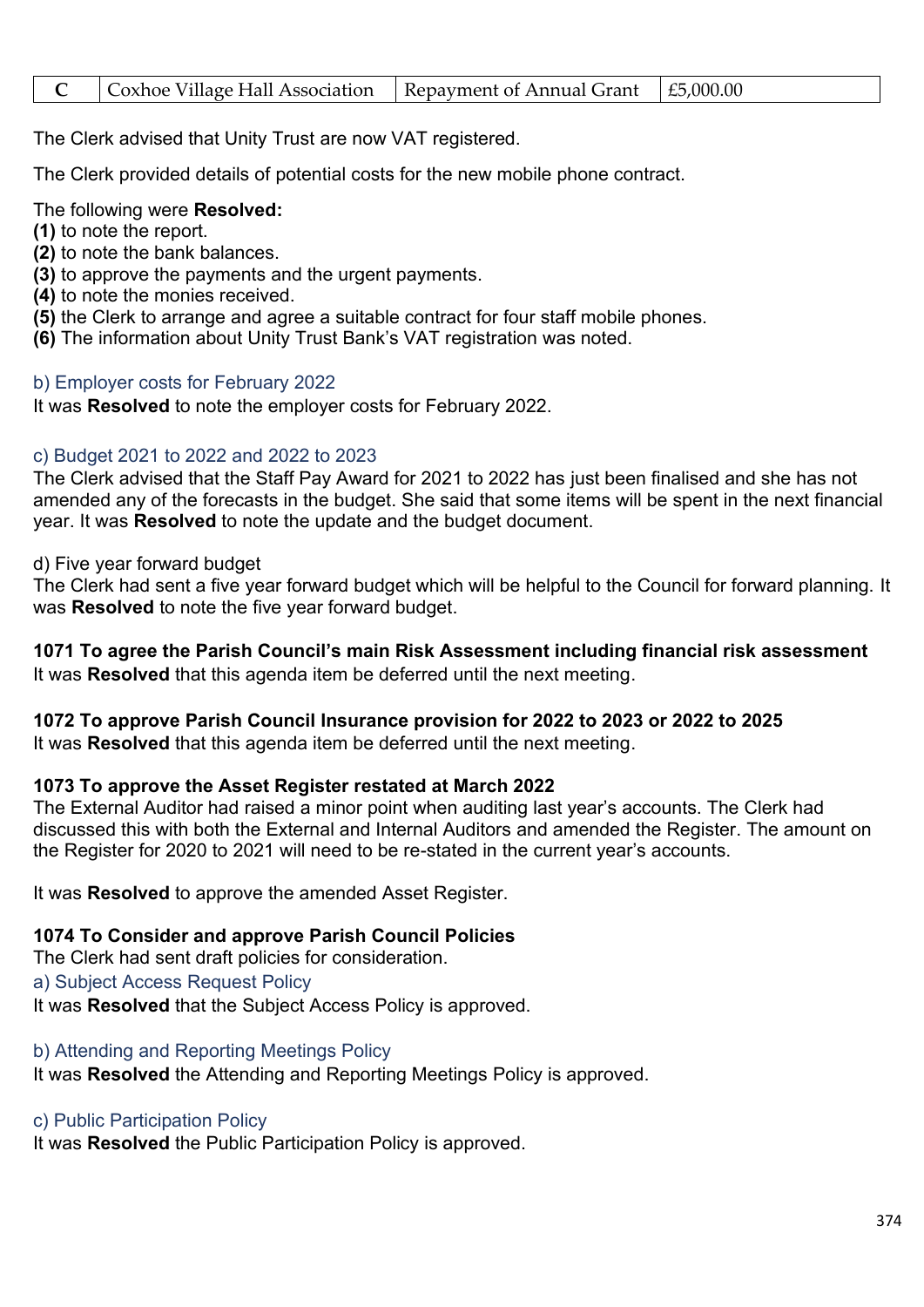## d) To Consider approval of a Policy on use of Parish Council Land

It was **Resolved** to defer this item to the next meeting.

### e) Code of Conduct

It was **Resolved** to approve the policy with amendment to reflect that Councillors are not required to leave the meeting if they have an interest which is not a disclosable Pecuniary Interest in relation to any Agenda item.

#### **1075 To consider the Local Council Award Scheme**

It was **Resolved** to defer this item to the next meeting.

## **1076 Clerk's Report**

The Clerk had sent a report. a) To consider matters raised by residents It was **Resolved** the matters raised by residents were noted.

#### b) To note training undertaken

It was **Resolved** the training undertaken was noted.

#### c) to note and approve Chronicle advertising and information charges

It was **Resolved (1)** to remove the fee for County Councillors' photo and contact details. It was **Resolved (2)** the Chronicle advertising and information charges were noted

#### d) to note use of Parish Council noticeboards by other organisations

It was **Resolved** that the recommendations be approved.

#### e) Subject Access Requests since March 2020

It was **Resolved** to note that there have been no Subject Access Requests in the last two years and two requests in the last four years made to the Clerk, which were reported to Council.

#### f) to note the Resolutions log, activity undertaken and the Clerk's priorities

The Clerk had reported on activity undertaken and the Clerk's priorities for the next month. The following were **Resolved**:

**(1)** to note the activity undertaken.

- **(2)** to note the Officer priorities.
- **(3)** to note the Clerk's Report.

#### **1077 To note Parish Council Youth Provision Report**

A brief report had been provided, which included positive feedback about the group's activities. It was **Resolved** the report was noted.

#### **1078 Planning, Correspondence and Consultations Report**

a) To consider planning applications

1. [DM/22/00222/TPO](https://publicaccess.durham.gov.uk/online-applications/applicationDetails.do?activeTab=summary&keyVal=R3SCVCGDJQ600) Lamorna, Station Road West, Coxhoe, DH6 4BH.

It was **Resolved** that planning application [DM/22/00222/TPO](https://publicaccess.durham.gov.uk/online-applications/applicationDetails.do?activeTab=summary&keyVal=R3SCVCGDJQ600) was noted.

2. To consider any planning applications received after the agenda was issued to be dealt with by the Clerk using delegated authority

None received.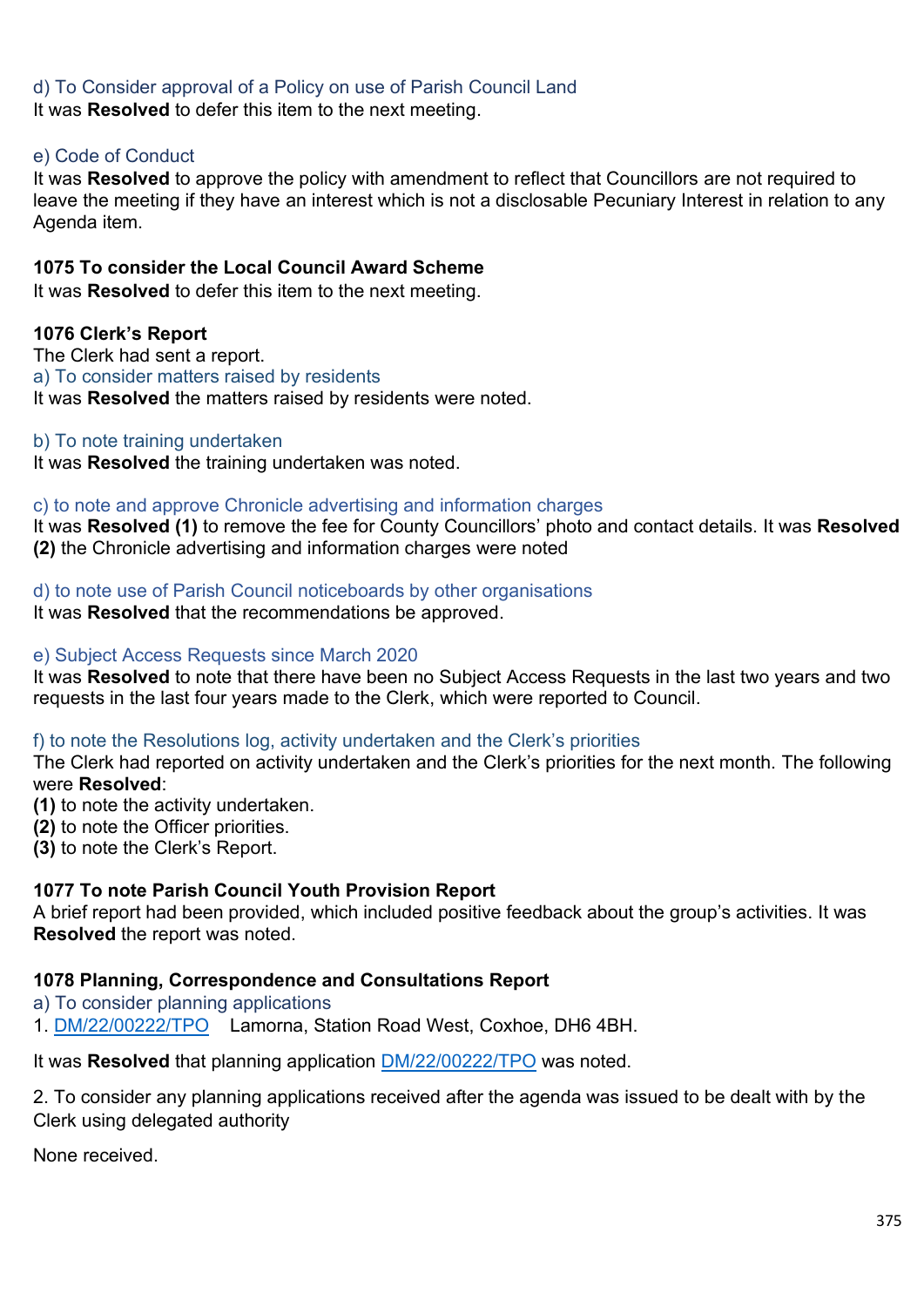b) To note approved, withdrawn and refused decisions None.

## c) To consider correspondence and a response to consultations

a) Boundary Commission for England Review of Parliamentary Constituencies

Parish Councillors discussed their views that Coxhoe Parish has historic links to the City of Durham and that the villages here have never been linked to Sedgefield or Newton Aycliffe; the way the boundary is set out does not make sense; the villages do not have good transport links with these areas, and that this would be a significant change to the character of the area.

It was **Resolved (1)** that the Clerk will send to Councillors for comment and then submit the Parish Council's objection to the boundary review, using the discussion as the basis. It was **Resolved (2)** that the Clerk should publicise this review on social media.

b) Area Action Partnerships (AAP) Survey

It was **Resolved** that the Council raise awareness of this survey to the residents and encourage them to complete as it sets out the priorities for how the money is spent.

c) Section 106 Application Cassop Play Area

The Clerk advised this correspondence was sent in error to Coxhoe Parish Council. It was **Resolved (1)** to not discuss this matter.

It was **Resolved (2)** the correspondence was noted.

#### d) To note bulletins

It was **Resolved** the bulletins were noted.

#### **1079 To agree plans and events for the Queen's Platinum Jubilee**

The Clerk had reported that each village is expected to have a beacon lighting event and a family picnic event over the Jubilee weekend of 2 to 5 June 2022 and that she will work with Quarrington Hill Community Centre and the ward's Parish Councillors and others to arrange events there.

The Clerk advised that new information had been received. It was **Resolved (1)** to hire the Contractor to light, to hire beacons for each village at a cost of £1,050 net.

It was **Resolved (2)** to note the plans for the Queen's Platinum Jubilee weekend.

#### **1080 To consider Land, Buildings and Open Spaces**

The Clerk had sent a report.

a) to agree actions in relation to Quarrington Hill Churchyard

The meeting discussed that further consultation papers may have been released by Cassop cum Quarrington with Bowburn Parochial Church Council.

## The following were **Resolved:**

**(1)** the Clerk to request a copy of this from the Ministry of Justice,

**(2)** the Clerk to re-send her email to the Ministry of Justice to request they respond as to why the views of those responding to the consultation were regarded as unfounded and to explain the reasons for closure. **(3)** the Council to post any information received on social media.

# b) to agree actions on land behind the former Gatenby's store

It was **Resolved (1)** that enquiries be made stating the Parish Council's interest in the land. It was further **Resolved (2)** to note that Believe Housing should be approached if a positive response is received.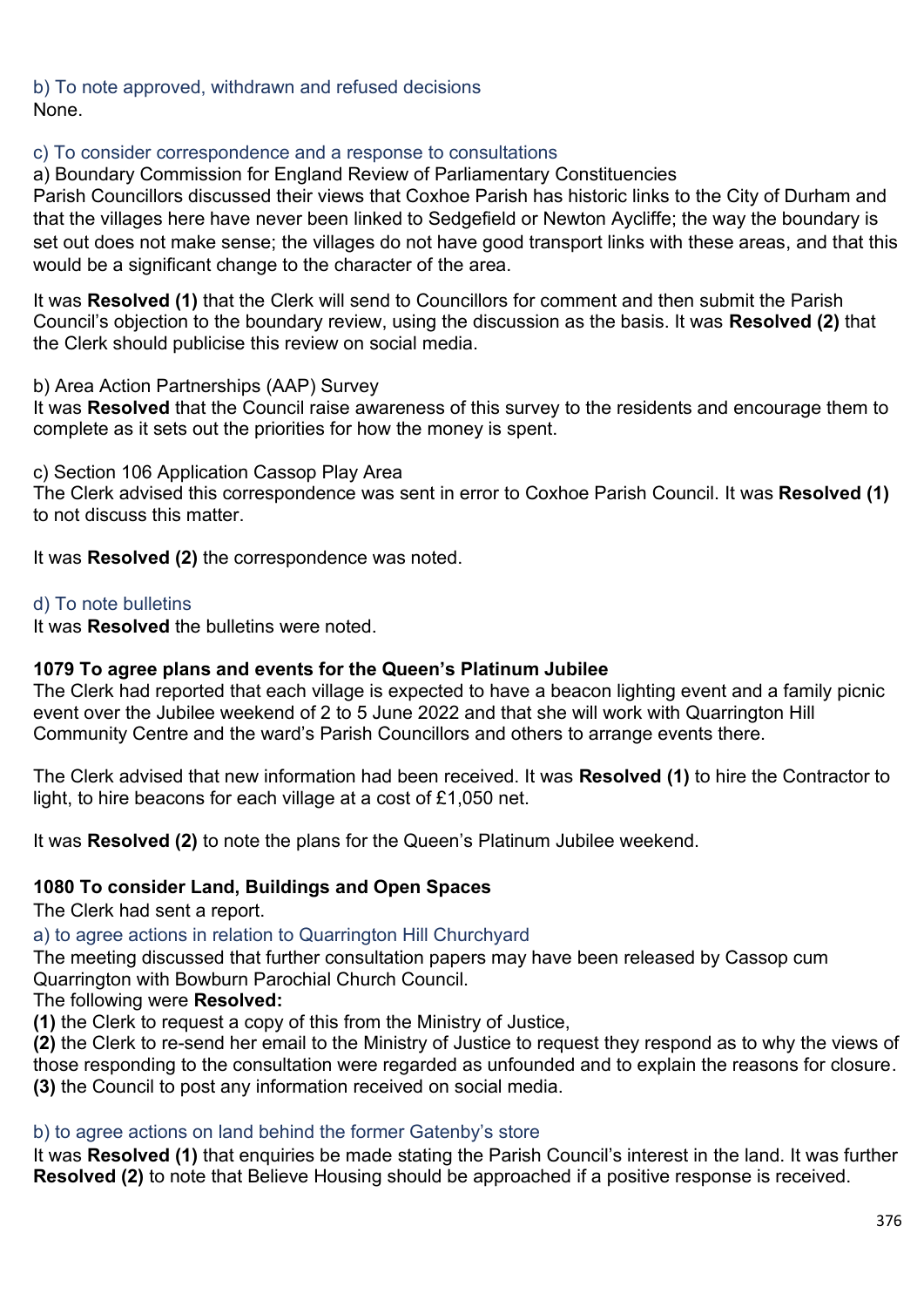## c) to agree expenditure on Coxhoe Village Green maintenance and improvements

The Council had provided information and potential costs and said the work should be completed as soon as possible. It was **Resolved** the Clerk is authorised to agree the work to be undertaken as soon as possible using the quotes and costs provided.

#### d) to agree expenditure on Shaun Henderson Community Sports Ground

The Clerk advised that she, and on occasion also the Chair, have met with contractors to seek to get the work completed as soon as possible. The following were **Resolved**:

**(1)** to confirm approval for the Clerk to make expenditure within the overall budget for the pavilion.

**(2)** to approve the Clerk to agree activity on the field to support the correct growth, within agreed budget.

#### e) to agree the Council's membership of an Allotments organisation

It was **Resolved** to approve membership of the National Allotments Society.

#### f) to consider a report and agree actions on land around Cornforth Lane

At this point of the agenda, it was **Resolved (1)** that all members of the press and public were asked to leave the meeting in accordance with Section 1(2) of the Public Bodies (Admission to Meetings) Act 1960 and in accordance with Standing Order 10(a)xi and due to the nature and content of the discussion.

It was **Resolved (2)** to note the valuation report received. It was further **Resolved (3)** the Clerk is to restate to the landowner the Council's interest in land around Cornforth Lane.

At this point of the agenda, it was **Resolved (4)** that the meeting was no longer in private session and that members of the press and public were welcome to be in attendance.

#### g) to receive a tree inspection report and agree actions and expenditure on trees on Parish Council Land A report from Oliver' s Tree Services was considered. The following were **Resolved**:

**(1)** the Clerk to arrange the required work on the trees in Categories A and B soon as possible.

**(2)** to note that the Council has responsibility for the care of a large number of trees within the Parish and that there are still two other locations to inspect.

**(3)** to recommend that the budget has a tree inspection allocation each year to spread the cost of repeating a tree inspection report every 2 years.

**(4)** to note the tree inspection report.

#### h) to note an update about the Old School Site and Sanderson Street Paddock

The Clerk advised that the work is currently on hold. It was **Resolved (1)** to note the update. It was further **Resolved (2)** to ask the Clerk to obtain a drawing from Durham County Council regarding potential rear access to properties on Front Street.

i) to agree renewal of the dog bin contract in the Parish, currently for St. Mary's Churchyard It was **Resolved** that the contract for the dog bin be renewed for 2022 to 23 at the quoted cost.

#### j) Coxhoe Village Hall Association request for permission to make improvements to upstairs doors and toilet

The Village Hall Association had sent a request further to the work to install a lift, including replacing some doors with fire doors and upgrading the upstairs toilet to be accessible. It was **Resolved** that permission be granted for the requested improvements.

#### **1081 To consider items for the agenda of a future meeting**

None.